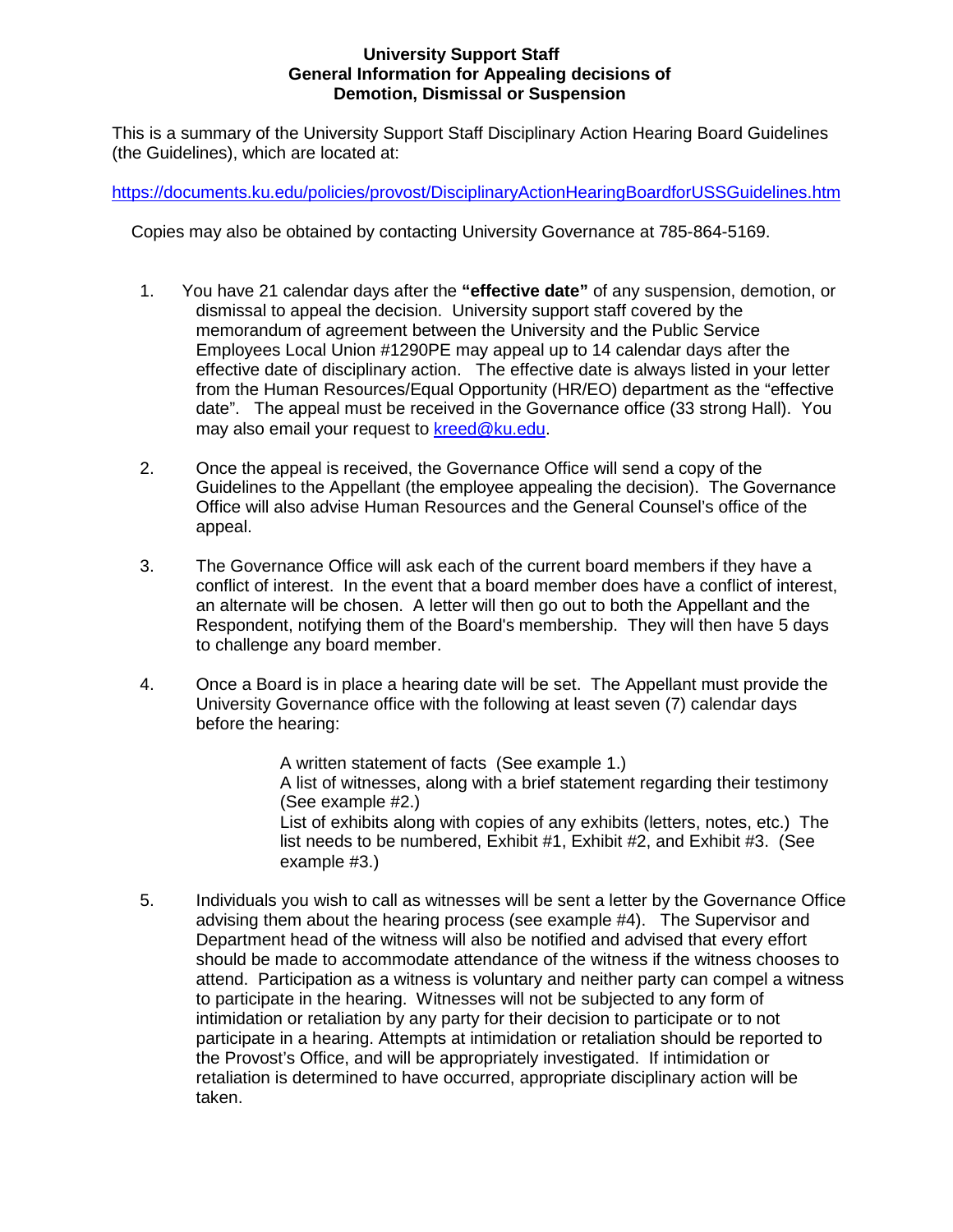# **Hearing Procedures**

The room will be set up with the five board members at a table. Directly across from them will be two tables, one for the Appellant (the person appealing the decision) and one for the Respondent. If any witnesses are called they will be seated at a chair towards the end of the tables. The witness will be asked to swear or affirm that the testimony offered is truthful. The hearing is recorded.

| Respondent |  | Witness<br>Chair<br>Appellant |
|------------|--|-------------------------------|

Hearings are open to the public. It is important to note to everyone participating in a hearing, that falsification, distortion or misrepresentation is a violation of University policy. Any person who abuses the hearing process in this way may face disciplinary charges for that violation.

The Chair will announce that the hearing has begun, with a statement like the following:

"Please note that today's Hearing is being tape recorded. This recording represents the sole official verbatim record of the Board Hearing and is the property of the University. Transcripts of the hearing will be made at the expense of the requesting party. "

The Chair will note as stated in the guidelines that the burden of proof is on the appellant. This means that the Appellant must prove by a preponderance of the evidence (i.e., that it is more likely than not) that the disciplinary action taken was arbitrary, unreasonable, or without factual basis.

The Hearing will begin with the Respondent and the Appellant each having an opportunity to make an opening statement if they wish. They are not required to do so. Opening statements will be limited to 10 minutes.

The Respondent will present his/her case and call witnesses, if any. The Appellant will have the opportunity to cross examine and the Respondent will then have the opportunity to "redirect" or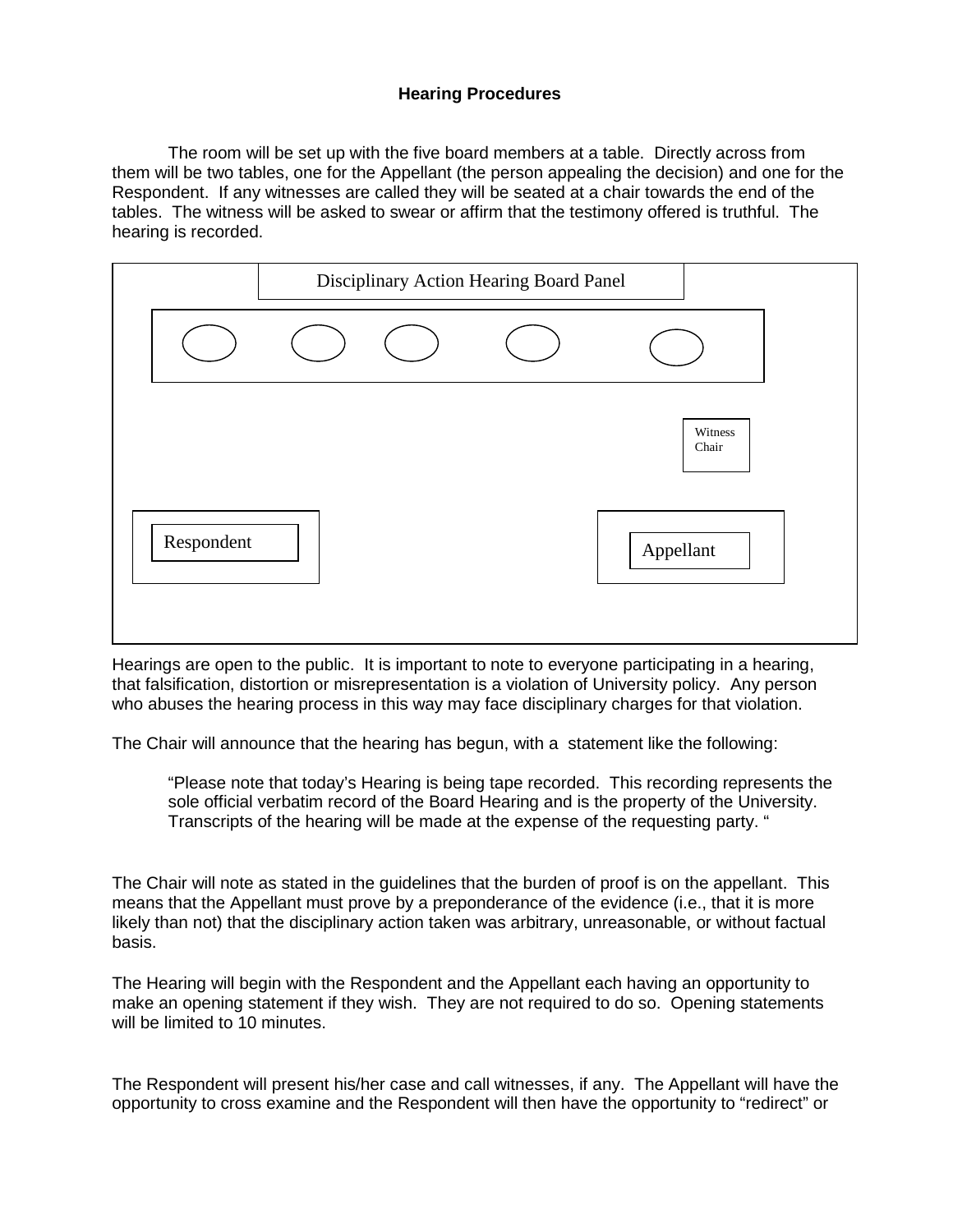ask additional questions of the witness. The Board will also have the opportunity to ask questions of each witness.

The Appellant will then present his/her case and call witnesses if any. The Respondent will have the opportunity to cross examine and the Appellant will then have the opportunity to "redirect" or ask additional questions of each witness. The Board will also have the opportunity to ask questions of each witness.

Each party will then have the opportunity to make a closing argument if desired. You are not required to do so. The closing argument will be limited to 10 minutes. After all questioning is completed, the Board will adjourn to a closed session to deliberate on its recommendation.

After completing its deliberations, the Board will reconvene in the Hearing Room and members of the Board will vote on a recommendation in public. The vote will be decided by a plurality. If the Board has to deliberate for a length of time, the Board will come back to the hearing room, announce that it needs time to deliberate further, and that the findings of fact, vote and recommended determination will be sent by mail to the parties.

The Board will prepare and forward to the Provost its written findings of fact and its recommended determination. The final decision of the Provost will follow by mail. The Provost's decision is a final agency action.

### **Example 1 - Written statement of facts;**

You were employed in the (department) as a (position and title). Your immediate supervisor is (name of supervisor). Your normal work hours are Monday – Friday 8:00 a.m. – 5:00 p.m. Your duties included but are not limited to: (a short description of your responsibilities) You have been employed at the University since (starting date) On (what ever the date is) you were given a 3 day suspension (demotion or dismissal). The reason for the (action) was (state reason).

Include additional statements of fact relevant to the matter-why you feel the action taken was arbitrary, unreasonable or without factual basis.

Example #2 List of Witnesses:

Here you would need to list any witnesses you will be calling to testify on your behalf. You will also need to add a short line as to what they will be testifying about.

Example:

Bob Smith will be testifying that he saw Prof. Bloom dump the trash in the hallway.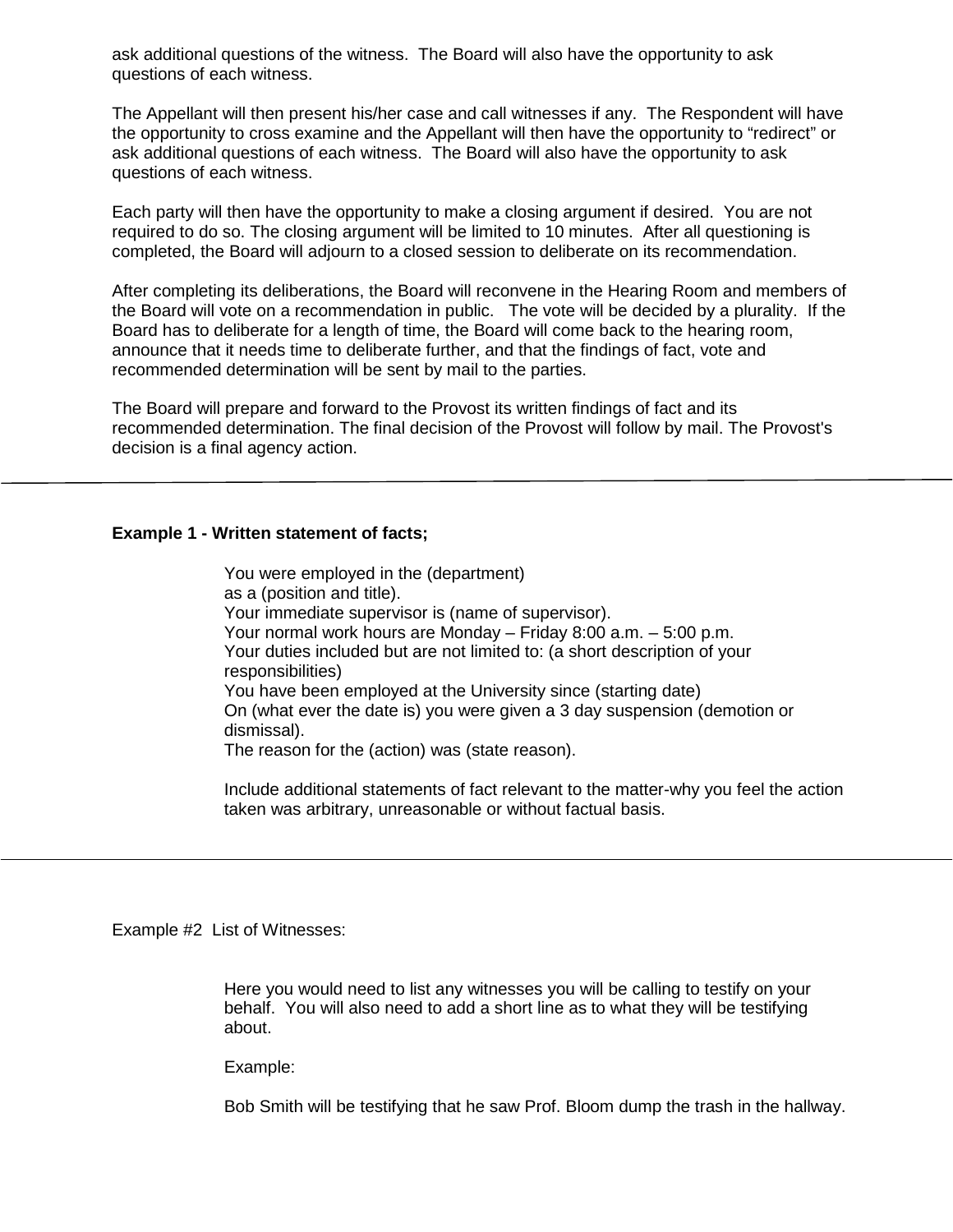Mary Lamb will be testifying that she heard Prof. Bloom say he was going to empty the trash in the hallway.

## **Example #3 Exhibits**

You will need to have an index with a description of each exhibit.

Index – Appellant's Exhibits

- Exhibit 1 Letter from HR/EO to appellant regarding disciplinary action
- Exhibit 2 Note excusing appellant from work
- Exhibit 3 Letter from Doctor.

Etc.,

## **Example #4 Letter to Witnesses:**

Date

CONFIDENTIAL AND PERSONAL

Name Campus Address

Re: Appeal of [Insert Name]

Dear (Name of Witness):

You have been identified by one of the parties as a potential witness in this appeal. If you have information that supports either side of the appeal, you are encouraged to participate in the hearing. However, it is your choice whether to participate as a witness in the appeal hearing. Neither party can compel your attendance at the hearing. If you wish to serve as a witness for the party described above, you must request the needed time away from work in advance of the hearing through your normal departmental procedures for requesting time away from work. If you wish to participate in the hearing and are denied time to do so, please report that information to the Provost's Office. Time spent at the hearing by witnesses is considered "work time" so you will not have to use any of your accrued leave.

By copy of this letter, supervisors and department heads are notified that every effort should be made to accommodate the attendance of this witness at the hearing scheduled for (date, time, and location) if the witness chooses to attend. (OR OTHER OPTIONAL SENTENCE if don't know date of hearing at time of this letter: You will be notified later regarding the date, time, and location of the hearing.) Furthermore, witnesses will not be subjected to any form of intimidation or retaliation by any party for their decision to participate or to not participate in the hearing. Attempts at intimidation or retaliation should be reported to the Provost's Office. Any complaint